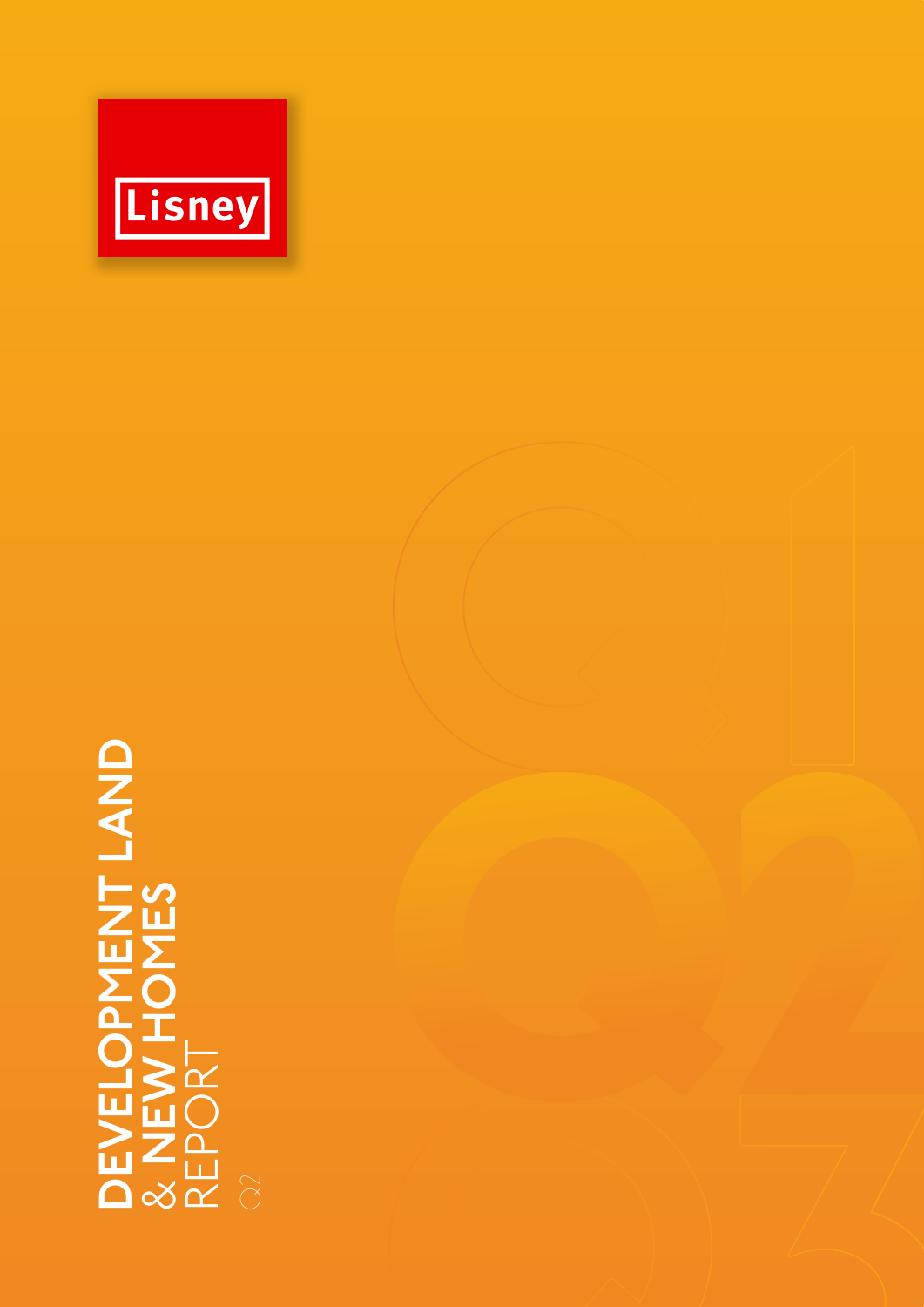# GREATER DUBLIN AREA

### **ACTIVITY**

The development land market in the greater Dublin area (GDA) was quiet in Q2 2020, following a reasonable Q1 and strong 2019. This is unsurprising given that much of the economy, both domestically and globally, was closed in April, May and June due to the pandemic. In spite of this, €13.9m worth of land (34.3 acres) sold in the GDA across nine transactions.

Most of the development land coming to the market and transacting comprised smaller lot sizes with demand primarily coming from domestic developers. All sales in Q2 were under €5m with four of these sales at less than €1m.

Demand for sites suitable for residential development continued throughout Q2 despite the uncertainty. This was for both zoned and un-zoned land, and is due to the continued undersupply of homes nationwide and the requirements to continue to build. However, three sites also sold with large-scale retail zonings attached.

Some of the most notable land sales in Q2 2020 included:

- Liffey Valley, Dublin 22 Lot I (4.24 acres) and Lot 2 (1.78 acres) are zoned 'major retail centre' and reportedly sold for €4.7m and €1.95m respectively. Generally this analyses at €1.1m per acre.
- Beaumont, Dublin 9 the I.4 acre residential site is suitable for a high density scheme and sold of approximately €4.75m (€3.4m per acre).
- Skerries, Co Dublin a 15.4 acre site with zoning for residential (5.4 acres), high amenity (5 acres) and open space (5 acres). It achieved a reported €2m for the entire.
- Navan, Co Meath the former Spicers Bakery (1.1 acres) sold for €850,000 and is zoned for mixed-use.

### **SUPPLY**

In terms of supply, a substantial amount of land remained on the market at the end of June 2020. This was at various stages of disposal with over €16m worth of land at sale agreed stage, including:

- Bray, Co Wicklow a 9.1 acre site attached to Kilbride Hill House with full planning permission for 32 residential units, guiding €4.5m.
- Rush, Co Dublin a 15.6 acres residentially zoned site guiding €1.95m.
- Sallins, Co Kildare the former Odlums Mill (3.7 acres) guiding €lm.





**DEVELOPMENT LAND & NEW HOMES** Q2 2020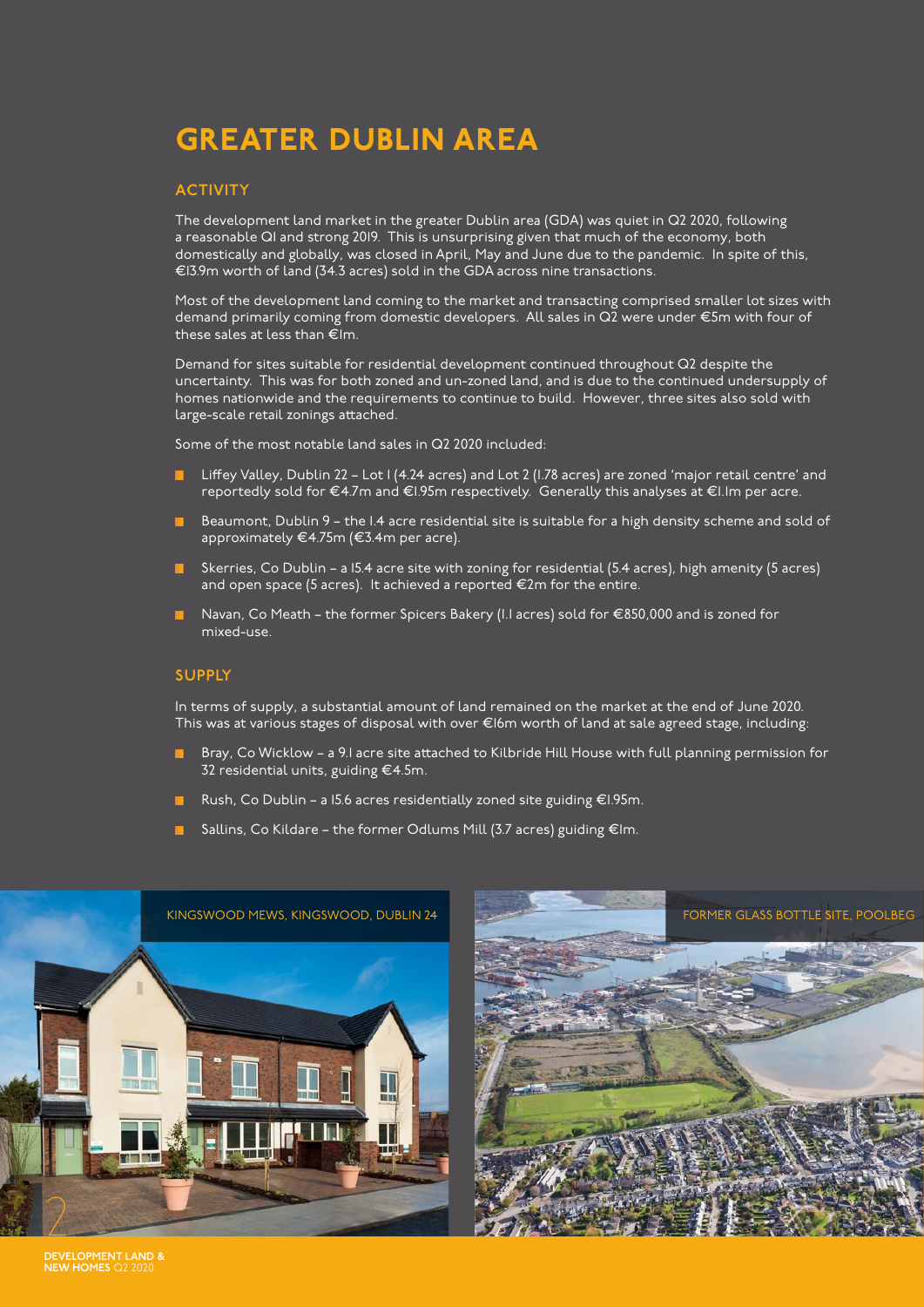### **NEW HOMES**

The inability of potential purchasers to view show homes during much of Q2 halted activity. However, viewings recommenced in June and the market regained momentum immediately. At the end of Q2, the market was very active with Lisney's new homes viewing numbers up 50% compared to the same period last year.

Entering Q3, purchaser demand is strong. Many prospective purchasers are now very motivated to acquire their own home after the lockdown period. Remote working at home has made many realise that they require more space.

The first-time-buyer market is particularly strong, mainly as a result of the continued availability of the help-to-buy scheme. The Government's recent stimulus measures contained changes to the scheme whereby the upper limit was temporarily (to December 2020) increased to €30,000 or 10% of the purchase price, whichever is the lessor. This is a significant uplift on what was previously in place. In addition to first-time-buyers, movers are also active, particularly those trading-down who are often cash buyers.

There are some challenges in the lending market at present. Many banks are not offering their quota of mortgage exemptions and some lenders are reluctant to provide loans to people receiving the Government's temporary COVID-19 wage subsidy scheme payments.

Building sites were closed for at least seven weeks, which has significantly delayed housing completions. Further delays are likely due to the personal safety requirements on sites to ensure social distancing, while there may also be further delays if individual sites close due to COVID-19 case clusters. This delay will cause a significant shortfall in supply for 2020. We anticipate that nationwide housing completions will be about 14,000 for the calendar year, a 34% reduction on 2019 and 44%

### **OUTLOOK**

**1**

**2**

**3**

**4**

**6**

**5**

**7**

Some development land sales will be continue to be delayed given the ongoing COVID-19 crisis and the associated uncertainties in the occupier markets. Despite this, underlying demand for accommodation, particularly new residential accommodation, remains strong.

While the development land market turnover will likely remain low into Q3, activity should intensify towards the end of the year and into 2021.

It is likely that there will be some strain on finance for site purchases, particularly those going through the planning system.

Opportunities will arise in the coming months for well-positioned, cash-funded purchasers in the market.

It is vital that construction sites remain safe and continue to operate to keep the supply-side progressing, particularly on residential schemes.

New home demand will remain strong in the second half of the year, boosted by the changes to the help-to-buy scheme.

In July, it was confirmed that Pembroke Ventures, a consortium comprising Ronan Group Real Estate and Colony Capital, was the preferred bidder to acquire an 80% interest in the former Glass Bottle site in Ringsend, Dublin 4. Over 3,500 residential units and 93,000 sqm of commercial space is envisioned for the 37 acre site. This deal will be concluded in Q3.